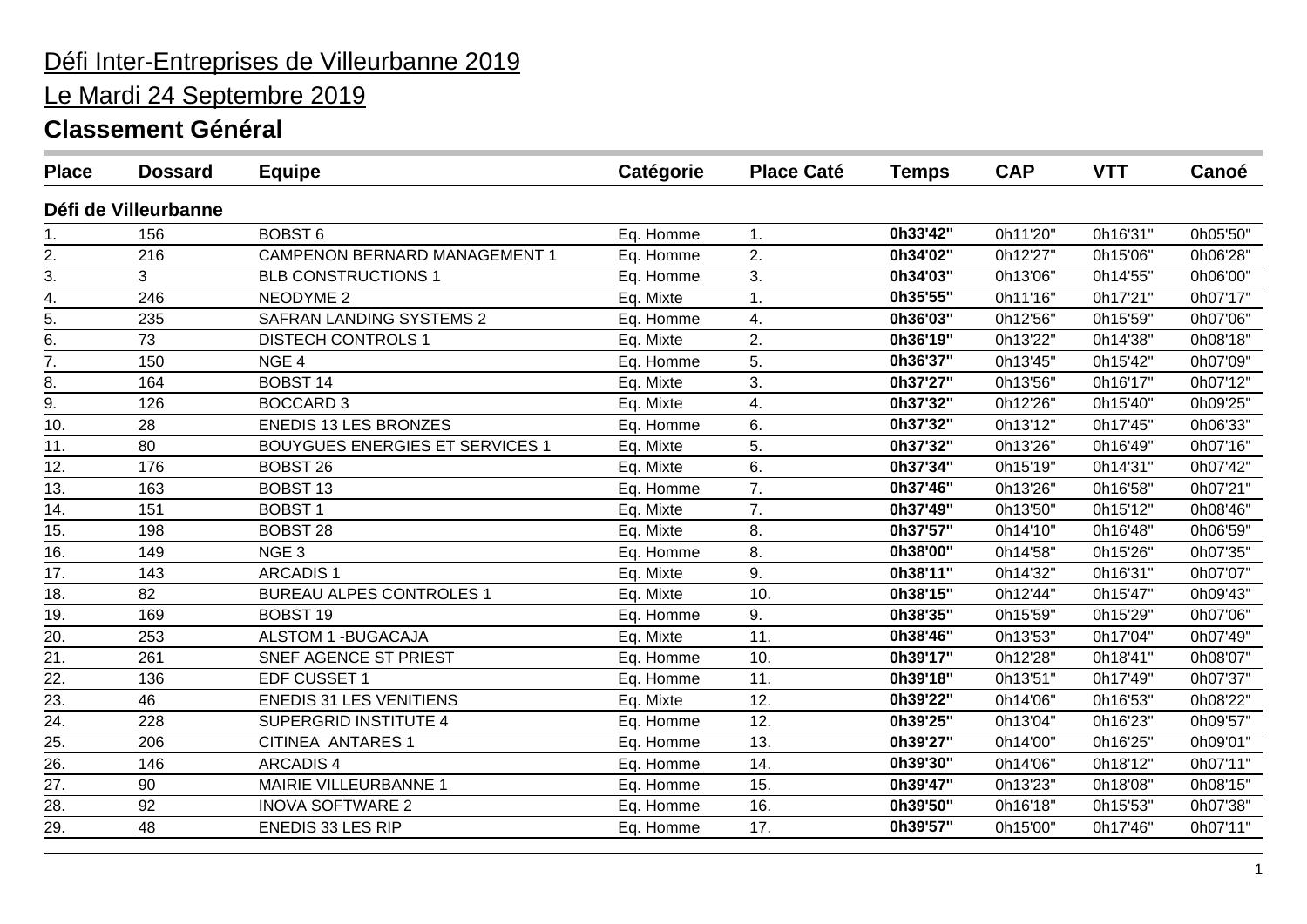# Le Mardi 24 Septembre 2019

| <b>Place</b>      | <b>Dossard</b> | <b>Equipe</b>                   | Catégorie | <b>Place Caté</b> | <b>Temps</b> | <b>CAP</b> | <b>VTT</b> | Canoé    |
|-------------------|----------------|---------------------------------|-----------|-------------------|--------------|------------|------------|----------|
| 30.               | 155            | <b>BOBST 5</b>                  | Eq. Homme | 18.               | 0h39'59"     | 0h15'25'   | 0h16'51"   | 0h07'42" |
| 31.               | 58             | <b>ENEDIS 43 AIS</b>            | Eq. Homme | 19.               | 0h40'00"     | 0h13'16"   | 0h19'40"   | 0h07'03" |
| 32.               | 36             | <b>ENEDIS 21</b>                | Eq. Homme | 20.               | 0h40'00"     | 0h15'40"   | 0h15'38"   | 0h08'42" |
| 33.               | 97             | <b>ACTEMIUM / HIMOREX 2</b>     | Eq. Homme | 21.               | 0h40'04"     | 0h16'25"   | 0h15'56"   | 0h07'42" |
| 34.               | 95             | RHONE SAONE HABITAT             | Eq. Homme | 22.               | 0h40'05"     | 0h14'57"   | 0h16'46"   | 0h08'21" |
| 35.               | 154            | <b>BOBST4</b>                   | Eq. Homme | 23.               | 0h40'05"     | 0h14'27"   | 0h17'18"   | 0h08'20" |
| 36.               | 94             | <b>LES BATEAUX LYONNAIS</b>     | Eq. Homme | 24.               | 0h40'06"     | 0h15'33"   | 0h16'41"   | 0h07'50" |
| 37.               | 42             | <b>ENEDIS 27 LES NUMEROS 10</b> | Eq. Homme | 25.               | 0h40'08"     | 0h13'55"   | 0h17'44"   | 0h08'27" |
| 38.               | 110            | <b>OMERIS 2</b>                 | Eq. Mixte | 13.               | 0h40'08"     | 0h14'40"   | 0h16'23"   | 0h09'03" |
| 39.               | 152            | <b>BOBST 2</b>                  | Eq. Homme | 26.               | 0h40'09"     | 0h15'19"   | 0h17'37"   | 0h07'11" |
| 40.               | 131            | <b>HAULOTTE 5</b>               | Eq. Homme | 27.               | 0h40'21"     | 0h15'19"   | 0h17'26"   | 0h07'35" |
| 41.               | 173            | <b>BOBST 23</b>                 | Eq. Homme | 28.               | 0h40'23"     | 0h16'08"   | 0h16'18"   | 0h07'57" |
| $\overline{42}$ . | 180            | COSSILYS 21 - FOXSTREAM GROUP 2 | Eq. Mixte | 14.               | 0h40'32"     | 0h14'15"   | 0h18'51"   | 0h07'25" |
| 43.               | 227            | <b>SUPERGRID INSTITUTE 3</b>    | Eq. Homme | 29.               | 0h40'32"     | 0h13'28"   | 0h19'05"   | 0h07'58" |
| 44.               | 230            | <b>SUPERGRID INSTITUTE 6</b>    | Eq. Homme | 30.               | 0h40'36"     | 0h14'02"   | 0h17'59"   | 0h08'34" |
| 45.               | 166            | <b>BOBST 16</b>                 | Eq. Mixte | 15.               | 0h40'45"     | 0h17'25"   | 0h15'38"   | 0h07'41" |
| 46.               | 138            | EDF CUSSET 3                    | Eq. Homme | 31.               | 0h40'47"     | 0h15'58"   | 0h16'44"   | 0h08'03" |
| 47.               | 236            | <b>SAFRAN LANDING SYSTEMS 3</b> | Eq. Homme | 32.               | 0h40'49"     | 0h14'36"   | 0h17'01"   | 0h09'10" |
| 48.               | 231            | BOM <sub>1</sub>                | Eq. Homme | 33.               | 0h40'54"     | 0h14'36"   | 0h18'25"   | 0h07'52" |
| 49.               | 262            | <b>HAULOTTE 1</b>               | Eq. Homme | 34.               | 0h40'57"     | 0h14'37"   | 0h19'22"   | 0h06'57" |
| 50.               | 191            | OGIC <sub>3</sub>               | Eq. Homme | 35.               | 0h40'58"     | 0h13'32"   | 0h19'06"   | 0h08'19" |
| 51.               | 21             | <b>ENEDIS6</b>                  | Eq. Mixte | 16.               | 0h41'01"     | 0h15'25"   | 0h17'26"   | 0h08'08" |
| 52.               | 197            | <b>CONTITECH</b>                | Eq. Homme | 36.               | 0h41'02"     | 0h13'46"   | 0h18'57"   | 0h08'18" |
| 53.               | 161            | <b>BOBST 11</b>                 | Eq. Mixte | 17.               | 0h41'03"     | 0h14'41"   | 0h17'34"   | 0h08'47" |
| 54.               | 101            | POLYEXPERT 1                    | Eq. Homme | 37.               | 0h41'06"     | 0h15'06"   | 0h19'08"   | 0h06'51" |
| 55.               | 47             | ENEDIS 32 ENEDIS TOP $350 + 2$  | Eq. Homme | 38.               | 0h41'07"     | 0h15'57"   | 0h17'36"   | 0h07'33" |
| 56.               | 13             | <b>IPLINE 3</b>                 | Eq. Homme | 39.               | 0h41'11"     | 0h15'10"   | 0h17'58"   | 0h08'01" |
| 57.               | 59             | <b>ENEDIS 44 AIS</b>            | Eq. Homme | 40.               | 0h41'13"     | 0h16'13"   | 0h16'43"   | 0h08'15" |
| 58.               | 108            | POLYEXPERT 8                    | Eq. Mixte | 18.               | 0h41'15"     | 0h15'38"   | 0h15'45"   | 0h09'51" |
| 59.               | 145            | <b>ARCADIS3</b>                 | Eq. Mixte | 19.               | 0h41'21"     | 0h14'31"   | 0h16'37"   | 0h10'12" |
| 60.               | 179            | COSSILYS 21 - FOXSTREAM GROUP 1 | Eq. Homme | 41.               | 0h41'23"     | 0h15'20"   | 0h17'18"   | 0h08'43" |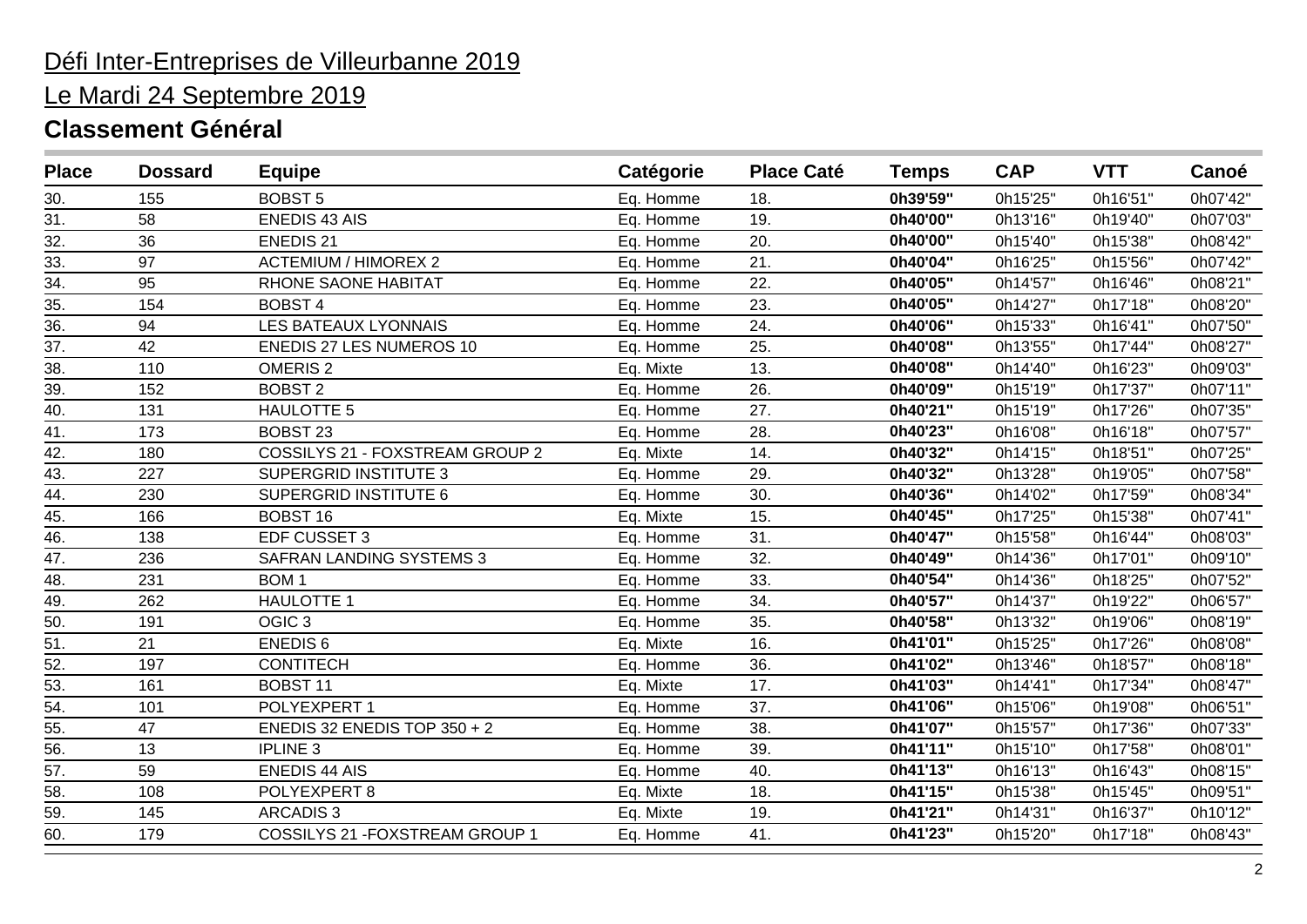# Le Mardi 24 Septembre 2019

| <b>Place</b>      | <b>Dossard</b> | <b>Equipe</b>                     | Catégorie | <b>Place Caté</b> | <b>Temps</b> | <b>CAP</b> | <b>VTT</b> | Canoé    |
|-------------------|----------------|-----------------------------------|-----------|-------------------|--------------|------------|------------|----------|
| 61.               | 140            | <b>MARKEM IMAJE 2</b>             | Eq. Homme | 42.               | 0h41'30"     | 0h15'52"   | 0h17'10"   | 0h08'26" |
| 62.               | 242            | EUROCAVE 6                        | Eq. Mixte | 20.               | 0h41'41"     | 0h13'46"   | 0h17'57"   | 0h09'57" |
| 63.               | 84             | <b>EUROCAVE 1</b>                 | Eq. Mixte | 21.               | 0h41'42"     | 0h15'35"   | 0h15'49"   | 0h10'17" |
| $\overline{64}$ . | 33             | ORFIS <sub>5</sub>                | Eq. Mixte | 22.               | 0h41'42"     | 0h18'47"   | 0h13'36"   | 0h09'18" |
| 65.               | 158            | <b>BOBST 8</b>                    | Eq. Mixte | 23.               | 0h41'44"     | 0h16'04"   | 0h17'14"   | 0h08'25" |
| 66.               | 196            | <b>GRID SOLUTIONS 3</b>           | Eq. Homme | 43.               | 0h41'47"     | 0h13'46"   | 0h19'17"   | 0h08'43" |
| 67.               | 210            | <b>CITINEA 5</b>                  | Eq. Mixte | 24.               | 0h41'48"     | 0h15'41"   | 0h16'24"   | 0h09'42" |
| 68.               | 57             | ENEDIS 42 AGENCE COMPET REGIONALE | Eq. Homme | 44.               | 0h41'51"     | 0h16'32"   | 0h17'05"   | 0h08'13" |
| 69.               | 14             | <b>BLB CONSTRUCTIONS 6</b>        | Eq. Homme | 45.               | 0h41'52"     | 0h14'11"   | 0h19'15"   | 0h08'25" |
| 70.               | 174            | <b>BOBST 24</b>                   | Eq. Homme | 46.               | 0h41'53"     | 0h14'49"   | 0h18'07"   | 0h08'56" |
| $\overline{71}$ . | 31             | <b>ENEDIS 16 LES GLOGUIKS</b>     | Eq. Homme | 47.               | 0h42'00"     | 0h17'44"   | 0h15'33"   | 0h08'42" |
| 72.               | 55             | <b>ENEDIS 40 AILM</b>             | Eq. Homme | 48.               | 0h42'02"     | 0h14'22"   | 0h18'53"   | 0h08'46" |
| 73.               | 18             | <b>ENEDIS 3 LES KEEP COOL</b>     | Eq. Homme | 49.               | 0h42'03"     | 0h14'41"   | 0h18'32"   | 0h08'50" |
| $\overline{74}$ . | 53             | ENEDIS 38 BO OULLINS 1            | Eq. Homme | 50.               | 0h42'07"     | 0h13'36"   | 0h19'37"   | 0h08'52" |
| 75.               | 159            | <b>BOBST 9</b>                    | Eq. Mixte | 25.               | 0h42'13"     | 0h16'29"   | 0h15'55"   | 0h09'47" |
| 76.               | 207            | <b>CITINEA ANTARES 2</b>          | Eq. Mixte | 26.               | 0h42'13"     | 0h14'21"   | 0h20'36"   | 0h07'16" |
| 77.               | 5              | <b>BLB CONSTRUCTIONS 3</b>        | Eq. Mixte | 27.               | 0h42'19"     | 0h16'35"   | 0h18'20"   | 0h07'24" |
| 78.               | 26             | <b>ENEDIS 11 LES SMARTISTES 2</b> | Eq. Mixte | 28.               | 0h42'19"     | 0h14'31"   | 0h17'47"   | 0h10'00" |
| 79.               | 44             | <b>ENEDIS 29 LINKY SUP</b>        | Eq. Mixte | 29.               | 0h42'20"     | 0h16'37"   | 0h15'57"   | 0h09'45" |
| 80.               | 10             | <b>IPLINE 1</b>                   | Eq. Homme | 51.               | 0h42'22"     | 0h16'07"   | 0h17'59"   | 0h08'15" |
| 81.               | 87             | <b>EUROCAVE 4</b>                 | Eq. Mixte | 30.               | 0h42'23"     | 0h18'28"   | 0h15'28"   | 0h08'25" |
| 82.               | 15             | <b>LOMBARDIE INGENIERIE</b>       | Eq. Mixte | 31.               | 0h42'28"     | 0h15'21"   | 0h18'49"   | 0h08'18" |
| 83.               | 121            | SIP <sub>3</sub>                  | Eq. Mixte | 32.               | 0h42'30"     | 0h15'23"   | 0h17'06"   | 0h10'00" |
| 84.               | 266            | ORFIS <sub>2</sub>                | Eq. Mixte | 33.               | 0h42'31"     | 0h15'01"   | 0h18'16"   | 0h09'13" |
| 85.               | 260            | <b>ENEDIS 48 - LES DALTONS</b>    | Eq. Mixte | 34.               | 0h42'38"     | 0h14'30"   | 0h18'18"   | 0h09'50" |
| 86.               | 270            | <b>ALEC LYON</b>                  | Eq. Mixte | 35.               | 0h42'40"     | 0h14'29"   | 0h18'36"   | 0h09'34" |
| 87.               | 194            | <b>GRID SOLUTIONS 1</b>           | Eq. Homme | 52.               | 0h42'43"     | 0h15'26"   | 0h19'13"   | 0h08'03" |
| 88.               | 226            | <b>SUPERGRID INSTITUTE 2</b>      | Eq. Mixte | 36.               | 0h42'44"     | 0h15'26"   | 0h17'09"   | 0h10'08" |
| 89.               | 245            | NEODYME 1                         | Eq. Mixte | 37.               | 0h42'46"     | 0h13'52"   | 0h19'16"   | 0h09'37" |
| 90.               | 221            | <b>DIATEX</b>                     | Eq. Homme | 53.               | 0h42'53"     | 0h15'21"   | 0h19'43"   | 0h07'47" |
| 91.               | 256            | <b>NGE FONDATIONS 1</b>           | Eq. Mixte | 38.               | 0h42'55"     | 0h16'22"   | 0h16'47"   | 0h09'45" |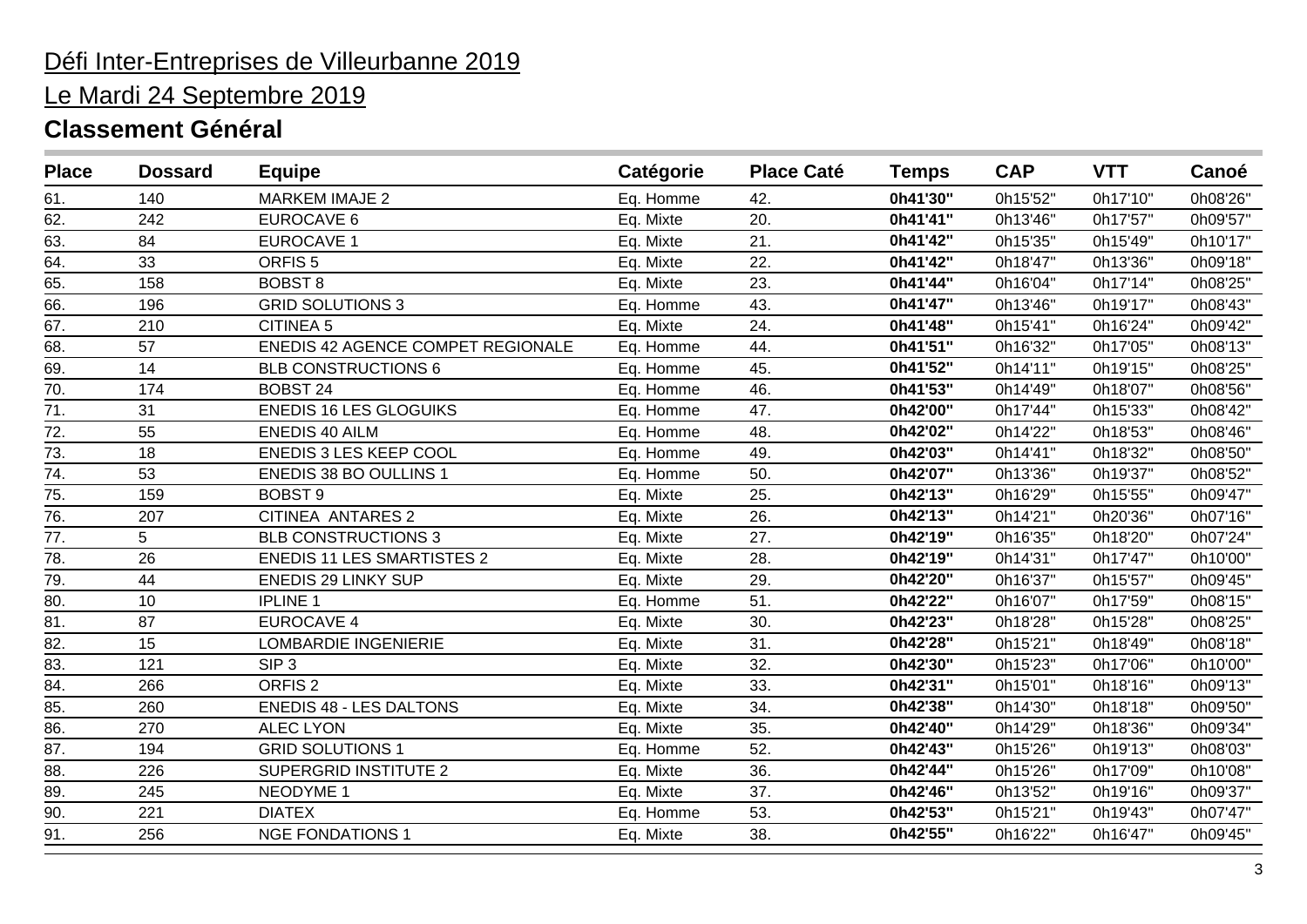# Le Mardi 24 Septembre 2019

| <b>Place</b> | <b>Dossard</b> | <b>Equipe</b>                        | Catégorie | <b>Place Caté</b> | <b>Temps</b> | <b>CAP</b> | <b>VTT</b> | Canoé    |
|--------------|----------------|--------------------------------------|-----------|-------------------|--------------|------------|------------|----------|
| 92.          | 75             | <b>DISTECH CONTROLS 3</b>            | Eq. Mixte | 39.               | 0h42'58"     | 0h15'36"   | 0h18'34"   | 0h08'46" |
| 93.          | 88             | <b>EUROCAVE 5</b>                    | Eq. Mixte | 40.               | 0h43'01"     | 0h17'04"   | 0h18'43"   | 0h07'13" |
| 94.          | 102            | POLYEXPERT 2                         | Eq. Homme | 54.               | 0h43'02"     | 0h14'22"   | 0h20'10"   | 0h08'29" |
| 95.          | 203            | <b>ARBONIS VINCI 1</b>               | Eq. Mixte | 41.               | 0h43'04"     | 0h15'27"   | 0h19'43"   | 0h07'53" |
| 96.          | 188            | <b>OMERIS 7</b>                      | Eq. Mixte | 42.               | 0h43'04"     | 0h16'03"   | 0h16'36"   | 0h10'24" |
| 97.          | 276            | <b>ENGIE 5</b>                       | Eq. Homme | 55.               | 0h43'07"     | 0h15'00"   | 0h19'06"   | 0h09'00" |
| 98.          | 83             | <b>BUREAU ALPES CONTROLES 2</b>      | Eq. Homme | 56.               | 0h43'10"     | 0h16'15"   | 0h17'04"   | 0h09'50" |
| 99.          | 213            | <b>CITINEA 8</b>                     | Eq. Mixte | 43.               | 0h43'10"     | 0h15'33"   | 0h19'06"   | 0h08'30" |
| 100.         | 165            | <b>BOBST 15</b>                      | Eq. Mixte | 44.               | 0h43'11"     | 0h13'48"   | 0h18'08"   | 0h11'14" |
| 101.         | 232            | BOM <sub>2</sub>                     | Eq. Homme | 57.               | 0h43'12"     | 0h16'34"   | 0h19'08"   | 0h07'29" |
| 102.         | 148            | NGE <sub>2</sub>                     | Eq. Homme | 58.               | 0h43'17"     | 0h15'35"   | 0h18'29"   | 0h09'11" |
| 103.         | 272            | <b>ENGIE 1</b>                       | Eq. Mixte | 45.               | 0h43'30"     | 0h13'55"   | 0h19'56"   | 0h09'38" |
| 104.         | 50             | <b>ENEDIS 35</b>                     | Eq. Homme | 59.               | 0h43'31"     | 0h15'18"   | 0h20'20"   | 0h07'52" |
| 105.         | 29             | <b>ENEDIS 14 A DONF</b>              | Eq. Homme | 60.               | 0h43'31"     | 0h15'46"   | 0h18'38"   | 0h09'06" |
| 106.         | 71             | MEDIPOLE LYON VILLEURBANNE 10        | Eq. Mixte | 46.               | 0h43'31"     | 0h16'57"   | 0h16'51"   | 0h09'43" |
| 107.         | 248            | <b>CCI LYON</b>                      | Eq. Mixte | 47.               | 0h43'32"     | 0h16'19"   | 0h18'48"   | 0h08'24" |
| 108.         | 273            | <b>ENGIE 2</b>                       | Eq. Homme | 61.               | 0h43'49"     | 0h17'27"   | 0h17'20"   | 0h09'02" |
| 109.         | 212            | CITINEA 7                            | Eq. Mixte | 48.               | 0h43'50"     | 0h12'30"   | 0h21'30"   | 0h09'50" |
| 110.         | 211            | CITINEA 6                            | Eq. Mixte | 49.               | 0h44'03"     | 0h15'17"   | 0h19'06"   | 0h09'38" |
| 111.         | 264            | <b>HAULOTTE 3</b>                    | Eq. Homme | 62.               | 0h44'07"     | 0h13'14"   | 0h22'59"   | 0h07'53" |
| 112.         | 209            | <b>CITINEA 4</b>                     | Eq. Mixte | 50.               | 0h44'08"     | 0h14'09"   | 0h21'19"   | 0h08'39" |
| 113.         | 219            | SNEF <sub>2</sub>                    | Eq. Homme | 63.               | 0h44'26"     | 0h16'33"   | 0h17'44"   | 0h10'08" |
| 114.         | 43             | <b>ENEDIS 28 LINKY C</b>             | Eq. Mixte | 51.               | 0h44'32"     | 0h15'41"   | 0h19'21"   | 0h09'29" |
| 115.         | 141            | <b>GANTELET GALABERTHIER 1</b>       | Eq. Mixte | 52.               | 0h44'44"     | 0h13'34"   | 0h21'49"   | 0h09'20" |
| 116.         | 157            | <b>BOBST7</b>                        | Eq. Mixte | 53.               | 0h44'45"     | 0h20'23"   | 0h17'51"   | 0h06'30" |
| 117.         | 39             | <b>ENEDIS 24 LES SOURCIERS</b>       | Eq. Homme | 64.               | 0h44'52"     | 0h16'40"   | 0h19'06"   | 0h09'05" |
| 118.         | 25             | <b>ENEDIS 10 LES SMARTISTES 1</b>    | Eq. Mixte | 54.               | 0h44'53"     | 0h17'43"   | 0h18'33"   | 0h08'36" |
| 119.         | 17             | <b>ENEDIS 2</b>                      | Eq. Homme | 65.               | 0h44'57"     | 0h12'54"   | 0h23'16"   | 0h08'46" |
| 120.         | 205            | <b>ACTENIUM MAINTENANCE RH VINCI</b> | Eq. Mixte | 55.               | 0h45'03"     | 0h13'03"   | 0h23'18"   | 0h08'41" |
| 121.         | 127            | <b>BOCCARD 4</b>                     | Eq. Homme | 66.               | 0h45'04"     | 0h14'50"   | 0h21'43"   | 0h08'30" |
| 122.         | 238            | <b>SUPERGRID INSTITUTE 8</b>         | Eq. Homme | 67.               | 0h45'07"     | 0h16'46"   | 0h19'26"   | 0h08'54" |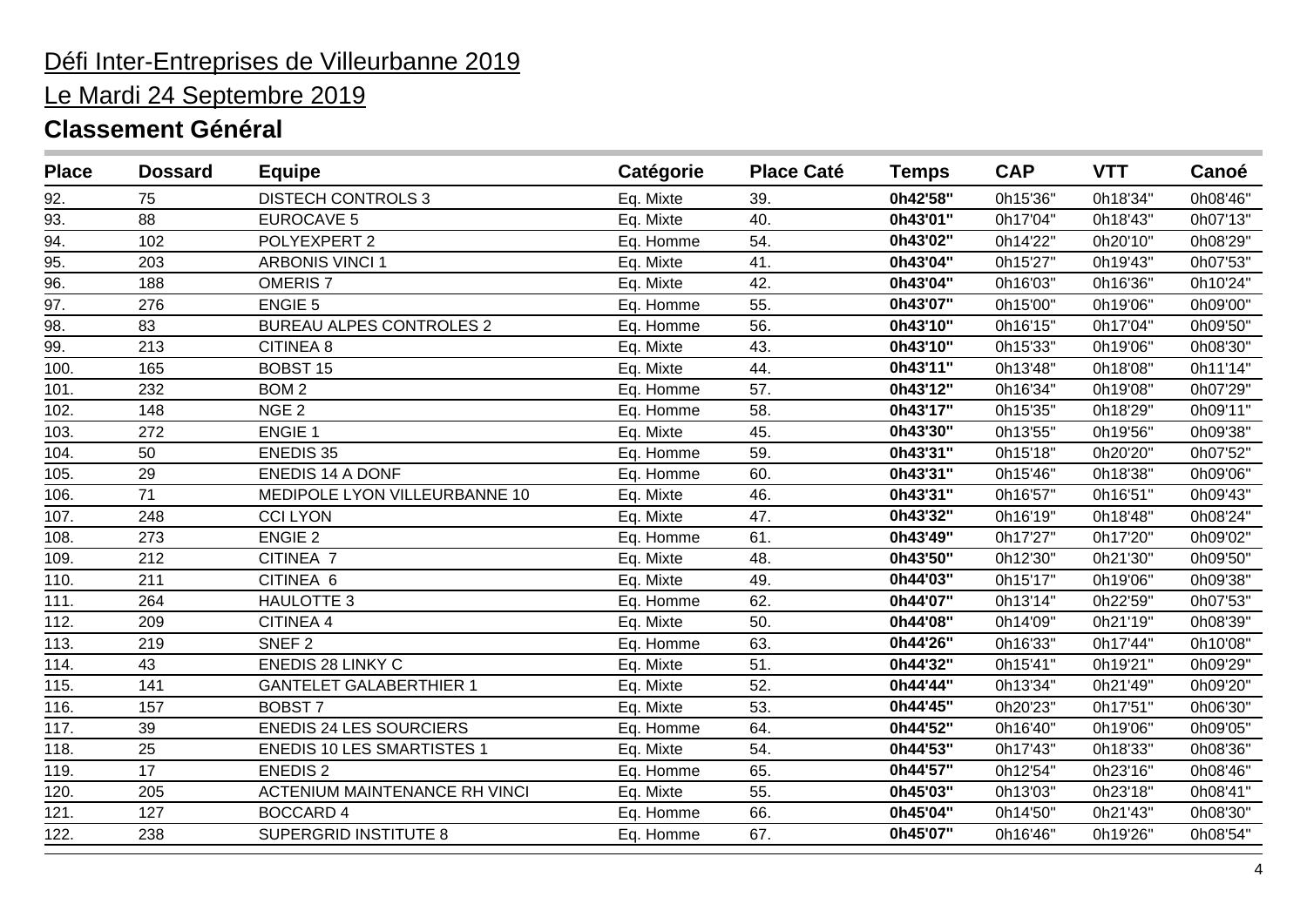# Le Mardi 24 Septembre 2019

| <b>Place</b> | <b>Dossard</b> | <b>Equipe</b>                         | Catégorie | <b>Place Caté</b> | <b>Temps</b> | <b>CAP</b> | <b>VTT</b> | Canoé    |
|--------------|----------------|---------------------------------------|-----------|-------------------|--------------|------------|------------|----------|
| 123.         | 172            | <b>BOBST 22</b>                       | Eq. Homme | 68.               | 0h45'10"     | 0h14'55"   | 0h21'36"   | 0h08'39" |
| 124.         | 137            | EDF CUSSET 2                          | Eq. Homme | 69.               | 0h45'13"     | 0h18'45"   | 0h18'47"   | 0h07'40" |
| 125.         | 49             | <b>ENEDIS 34</b>                      | Eq. Mixte | 56.               | 0h45'19"     | 0h19'26"   | 0h16'34"   | 0h09'17" |
| 126.         | 134            | <b>BOCCARD 11</b>                     | Eq. Mixte | 57.               | 0h45'22"     | 0h17'15"   | 0h17'54"   | 0h10'13" |
| 127.         | 187            | PROMOVAL NO LIMIT 2                   | Eq. Mixte | 58.               | 0h45'29"     | 0h15'49"   | 0h26'51"   | 0h02'48" |
| 128.         | $\overline{7}$ | <b>BLB CONSTRUCTIONS 5</b>            | Eq. Mixte | 59.               | 0h45'30"     | 0h17'52"   | 0h19'05"   | 0h08'32" |
| 129.         | 167            | <b>BOBST 17</b>                       | Eq. Mixte | 60.               | 0h45'31"     | 0h16'27"   | 0h20'33"   | 0h08'30" |
| 130.         | 124            | <b>BOCCARD1</b>                       | Eq. Mixte | 61.               | 0h45'37"     | 0h18'22"   | 0h18'01"   | 0h09'13" |
| 131.         | 130            | <b>BOCCARD 7</b>                      | Eq. Mixte | 62.               | 0h45'42"     | 0h13'54"   | 0h19'44"   | 0h12'04" |
| 132.         | 181            | COSSILYS 21 - FOXSTREAM GROUP 3       | Eq. Mixte | 63.               | 0h46'03"     | 0h16'19"   | 0h21'31"   | 0h08'13" |
| 133.         | 11             | SLPIB <sub>1</sub>                    | Eq. Homme | 70.               | 0h46'06"     | 0h16'25"   | 0h21'19"   | 0h08'21" |
| 134.         | 37             | <b>ENEDIS 22</b>                      | Eq. Mixte | 64.               | 0h46'06"     | 0h18'24"   | 0h18'30"   | 0h09'12" |
| 135.         | 258            | <b>THYSSENKRUPP 2</b>                 | Eq. Homme | 71.               | 0h46'13"     | 0h17'01"   | 0h20'18"   | 0h08'53" |
| 136.         | 254            | ALSTOM 2 - LES ALSTOMS                | Eq. Homme | 72.               | 0h46'21"     | 0h16'02"   | 0h21'29"   | 0h08'50" |
| 137.         | 89             | SLPIB <sub>2</sub>                    | Eq. Mixte | 65.               | 0h46'21"     | 0h16'47"   | 0h18'45"   | 0h10'48" |
| 138.         | 38             | <b>ENEDIS 23 LES INSPECTEURS</b>      | Eq. Homme | 73.               | 0h46'29"     | 0h16'36"   | 0h21'02"   | 0h08'50" |
| 139.         | 217            | <b>CAMPENON BERNARD MANAGEMENT 2</b>  | Eq. Homme | 74.               | 0h46'32"     | 0h16'59"   | 0h10'50"   | 0h18'42" |
| 140.         | 32             | <b>ENEDIS 17 MAKE GAP GREAT AGAIN</b> | Eq. Homme | 75.               | 0h46'34"     | 0h16'25"   | 0h18'28"   | 0h11'40" |
| 141.         | 225            | <b>SUPERGRID INSTITUTE 1</b>          | Eq. Femme | 1.                | 0h46'35"     | 0h18'28"   | 0h19'40"   | 0h08'26" |
| 142.         | 107            | POLYEXPERT 7                          | Eq. Homme | 76.               | 0h46'36"     | 0h18'02"   | 0h18'36"   | 0h09'57" |
| 143.         | 67             | MEDIPOLE LYON VILLEURBANNE 6          | Eq. Mixte | 66.               | 0h46'47"     | 0h19'50"   | 0h18'13"   | 0h08'44" |
| 144.         | 122            | PBM <sub>1</sub>                      | Eq. Homme | 77.               | 0h46'50"     | 0h19'17"   | 0h19'13"   | 0h08'19" |
| 145.         | 74             | <b>DISTECH CONTROLS 2</b>             | Eq. Femme | 2.                | 0h46'54"     | 0h17'22"   | 0h20'40"   | 0h08'51" |
| 146.         | 147            | NGE <sub>1</sub>                      | Eq. Femme | 3.                | 0h46'55"     | 0h20'05"   | 0h17'55"   | 0h08'53" |
| 147.         | 185            | POLE EMPLOI 2                         | Eq. Mixte | 67.               | 0h46'58"     | 0h13'12"   | 0h23'19"   | 0h10'27" |
| 148.         | 85             | <b>EUROCAVE 2</b>                     | Eq. Mixte | 68.               | 0h46'58"     | 0h18'59"   | 0h18'52"   | 0h09'06" |
| 149.         | 186            | PROMOVAL - NO LIMIT 1                 | Eq. Mixte | 69.               | 0h46'59"     | 0h16'32"   | 0h20'35"   | 0h09'51" |
| 150.         | 6              | <b>BLB CONSTRUCTIONS 4</b>            | Eq. Homme | 78.               | 0h46'59"     | 0h15'43"   | 0h23'27"   | 0h07'48" |
| 151.         | 200            | CAP INGELEC 1                         | Eq. Mixte | 70.               | 0h47'01"     | 0h18'58"   | 0h19'18"   | 0h08'44" |
| 152.         | 265            | <b>TEAM HTL</b>                       | Eq. Mixte | 71.               | 0h47'27"     | 0h18'15"   | 0h18'10"   | 0h11'01" |
| 153.         | 160            | <b>BOBST 10</b>                       | Eq. Mixte | 72.               | 0h47'27"     | 0h19'47"   | 0h20'04"   | 0h07'35" |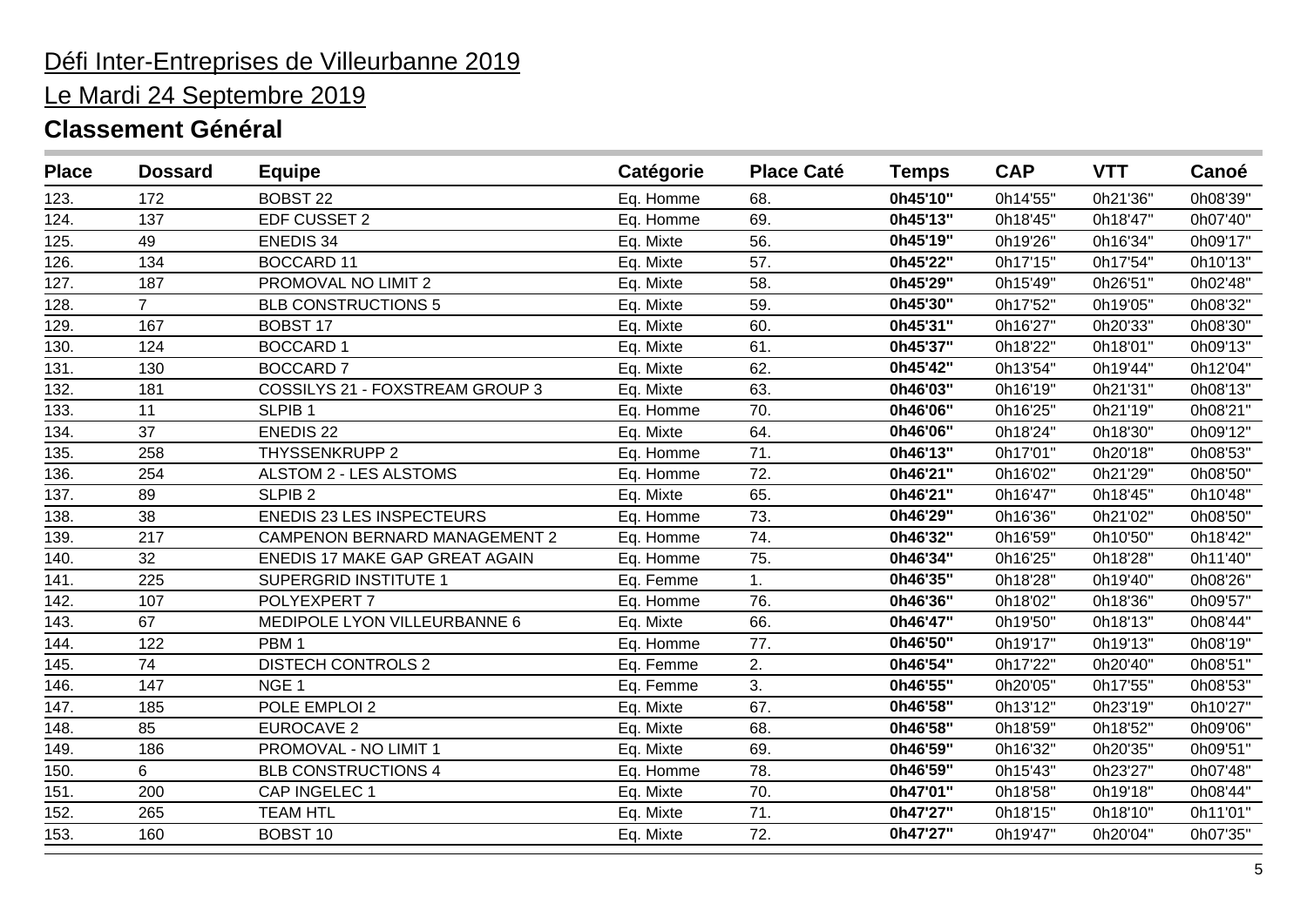# Le Mardi 24 Septembre 2019

| <b>Place</b> | <b>Dossard</b> | <b>Equipe</b>                          | Catégorie | <b>Place Caté</b> | <b>Temps</b> | <b>CAP</b> | <b>VTT</b> | Canoé    |
|--------------|----------------|----------------------------------------|-----------|-------------------|--------------|------------|------------|----------|
| 154.         | 118            | <b>ADVENTURE GROUP 2</b>               | Eq. Mixte | 73.               | 0h47'29"     | 0h20'08"   | 0h20'12"   | 0h07'09" |
| 155.         | 16             | <b>ENEDIS1</b>                         | Eq. Mixte | 74.               | 0h47'29"     | 0h14'47"   | 0h22'56"   | 0h09'45" |
| 156.         | 68             | MEDIPOLE LYON VILLEURBANNE 7           | Eq. Femme | 4.                | 0h47'31"     | 0h18'50"   | 0h19'13"   | 0h09'27" |
| 157.         | 105            | POLYEXPERT 5                           | Eq. Homme | 79.               | 0h47'34"     | 0h18'49"   | 0h20'18"   | 0h08'26" |
| 158.         | $\overline{4}$ | <b>BLB CONSTRUCTIONS 2</b>             | Eq. Mixte | 75.               | 0h47'34"     | 0h19'10"   | 0h19'39"   | 0h08'44" |
| 159.         | 233            | MAIRIE VILLEURBANNE 3                  | Eq. Mixte | 76.               | 0h47'39"     | 0h14'50"   | 0h21'49"   | 0h10'58" |
| 160.         | 168            | <b>BOBST 18</b>                        | Eq. Mixte | 77.               | 0h47'42"     | 0h22'24"   | 0h17'16"   | 0h08'00" |
| 161.         | 30             | ENEDIS 15 - LES RAC N                  | Eq. Mixte | 78.               | 0h47'42"     | 0h19'57"   | 0h17'57"   | 0h09'48" |
| 162.         | 255            | ALSTOM 3 - LES ALSTOMES                | Eq. Femme | 5.                | 0h47'42"     | 0h17'39"   | 0h20'15"   | 0h09'47" |
| 163.         | 218            | SNEF <sub>1</sub>                      | Eq. Mixte | 79.               | 0h47'42"     | 0h18'31"   | 0h17'49"   | 0h11'22" |
| 164.         | 125            | <b>BOCCARD 2</b>                       | Eq. Femme | 6.                | 0h47'43"     | 0h17'38"   | 0h21'07"   | 0h08'56" |
| 165.         | 129            | <b>BOCCARD 6</b>                       | Eq. Mixte | 80.               | 0h47'43"     | 0h18'38"   | 0h20'24"   | 0h08'41" |
| 166.         | 208            | CITINEA ANTARES 3                      | Eq. Mixte | 81.               | 0h47'44"     | 0h20'04"   | 0h18'46"   | 0h08'53" |
| 167.         | 81             | <b>BOUYGUES ENERGIES ET SERVICES 2</b> | Eq. Homme | 80.               | 0h47'45"     | 0h16'27"   | 0h21'47"   | 0h09'30" |
| 168.         | 162            | <b>BOBST 12</b>                        | Eq. Mixte | 82.               | 0h47'46"     | 0h15'14"   | 0h23'44"   | 0h08'47" |
| 169.         | 223            | DEMATHIEU BARD CONSTRUCTION 2          | Eq. Mixte | 83.               | 0h47'46"     | 0h18'35"   | 0h18'35"   | 0h10'35" |
| 170.         | 132            | <b>BOCCARD 9</b>                       | Eq. Mixte | 84.               | 0h47'48"     | 0h16'29"   | 0h22'07"   | 0h09'10" |
| 171.         | 96             | <b>ACTEMIUM / HIMOREX 1</b>            | Eq. Mixte | 85.               | 0h47'50"     | 0h16'23"   | 0h21'37"   | 0h09'48" |
| 172.         | 40             | ENEDIS 25 LES GENIES DE LA NASA        | Eq. Mixte | 86.               | 0h47'50"     | 0h20'45"   | 0h18'36"   | 0h08'28" |
| 173.         | 117            | <b>ADVENTURE GROUP 1</b>               | Eq. Mixte | 87.               | 0h47'56"     | 0h16'26"   | 0h11'13"   | 0h20'16" |
| 174.         | 215            | CITINEA 10                             | Eq. Mixte | 88.               | 0h47'57"     | 0h18'23"   | 0h18'00"   | 0h11'33" |
| 175.         | 177            | <b>BOBST 27</b>                        | Eq. Homme | 81.               | 0h47'59"     | 0h18'58"   | 0h19'44"   | 0h09'16" |
| 176.         | 275            | <b>ENGIE 4</b>                         | Eq. Homme | 82.               | 0h48'03"     | 0h14'46"   | 0h21'45"   | 0h11'31" |
| 177.         | 222            | DEMATHIEU BARD CONSTRUCTION 1          | Eq. Mixte | 89.               | 0h48'10"     | 0h16'07"   | 0h21'44"   | 0h10'18" |
| 178.         | 251            | MMI <sub>3</sub>                       | Eq. Mixte | 90.               | 0h48'18"     | 0h18'58"   | 0h18'02"   | 0h11'17" |
| 179.         | 139            | <b>MARKEM IMAJE 1</b>                  | Eq. Homme | 83.               | 0h48'18"     | 0h19'04"   | 0h21'41"   | 0h07'31" |
| 180.         | 76             | <b>DISTECH CONTROLS 4</b>              | Eq. Homme | 84.               | 0h48'23"     | 0h18'13"   | 0h21'04"   | 0h09'05" |
| 181.         | 201            | CAP INGELEC 2                          | Eq. Homme | 85.               | 0h48'25"     | 0h17'36"   | 0h20'22"   | 0h10'26" |
| 182.         | 239            | <b>DURELEC</b>                         | Eq. Homme | 86.               | 0h48'35"     | 0h18'48"   | 0h21'32"   | 0h08'14" |
| 183.         | 99             | <b>SYMOTRONIC</b>                      | Eq. Homme | 87.               | 0h48'35"     | 0h15'47"   | 0h23'47"   | 0h09'00" |
| 184.         | 202            | SCE AMENAGEMENT ET ENVIRONNEMENT       | Eq. Mixte | 91.               | 0h48'35"     | 0h18'49"   | 0h19'13"   | 0h10'33" |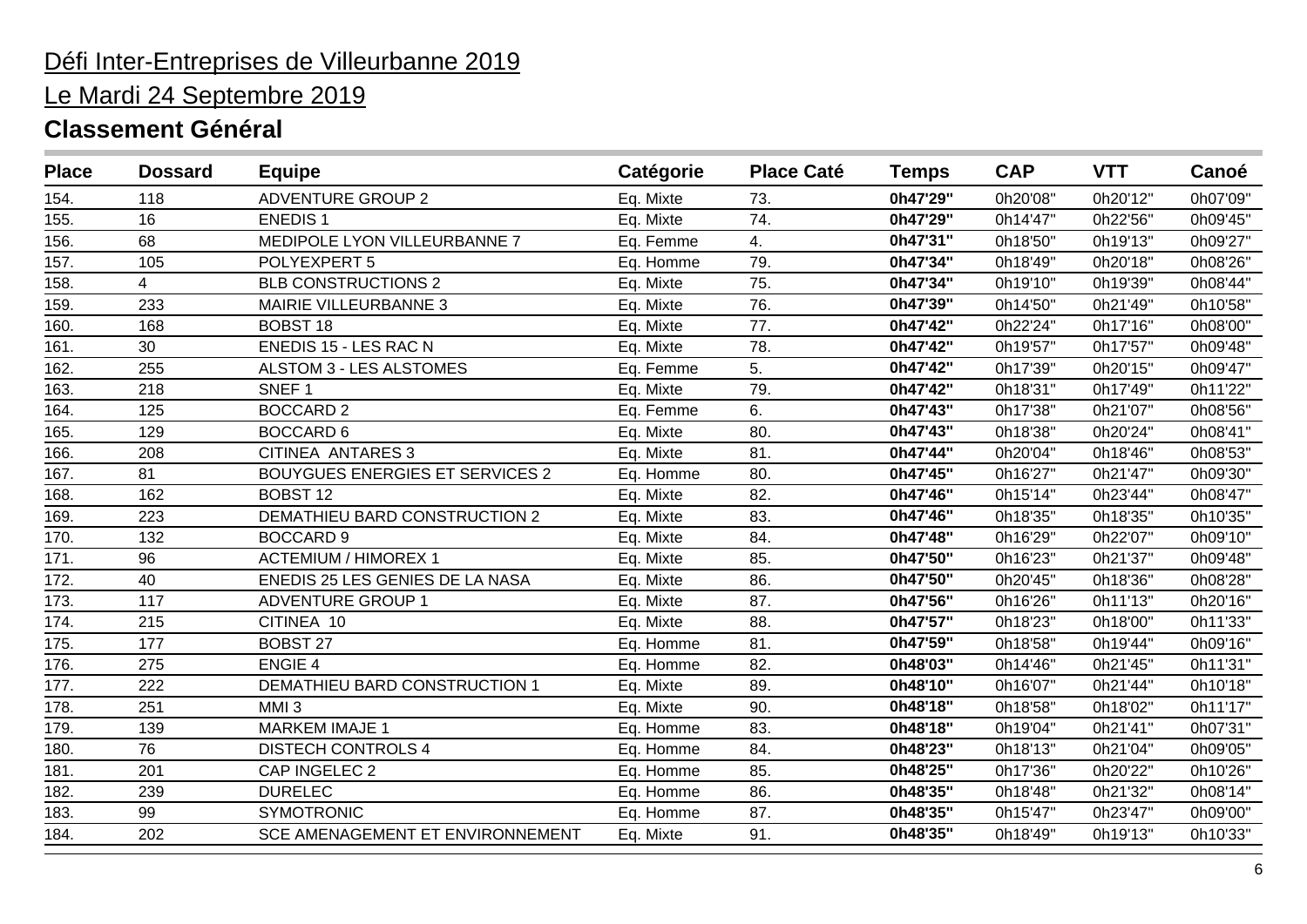# Le Mardi 24 Septembre 2019

| <b>Place</b> | <b>Dossard</b> | <b>Equipe</b>                      | Catégorie | <b>Place Caté</b> | <b>Temps</b> | <b>CAP</b> | <b>VTT</b> | Canoé    |
|--------------|----------------|------------------------------------|-----------|-------------------|--------------|------------|------------|----------|
| 185.         | 133            | <b>BOCCARD 10</b>                  | Eq. Mixte | 92.               | 0h48'35"     | 0h18'38'   | 0h19'16"   | 0h10'41" |
| 186.         | 241            | HOTEL MGALLERY CARLTON             | Eq. Mixte | 93.               | 0h48'39"     | 0h15'42"   | 0h21'48"   | 0h11'08" |
| 187.         | 199            | OPEN BOX                           | Eq. Homme | 88.               | 0h48'39"     | 0h19'31"   | 0h19'51"   | 0h09'16" |
| 188.         | 263            | <b>HAULOTTE 2</b>                  | Eq. Mixte | 94.               | 0h48'41"     | 0h19'04"   | 0h19'34"   | 0h10'02" |
| 189.         | 78             | OPTEVEN 2                          | Eq. Mixte | 95.               | 0h48'45"     | 0h20'44"   | 0h18'41"   | 0h09'19" |
| 190.         | 144            | <b>ARCADIS 2</b>                   | Eq. Femme | 7.                | 0h48'49"     | 0h21'10"   | 0h19'30"   | 0h08'08" |
| 191.         | 20             | <b>ENEDIS 5 LA TEAM BEAUJOLAIS</b> | Eq. Mixte | 96.               | 0h48'49"     | 0h18'32"   | 0h20'10"   | 0h10'06" |
| 192.         | 34             | <b>ENEDIS 19 CRC</b>               | Eq. Homme | 89.               | 0h48'53"     | 0h18'59"   | 0h19'29"   | 0h10'25" |
| 193.         | 70             | MEDIPOLE LYON VILLEURBANNE 9       | Eq. Mixte | 97.               | 0h48'53"     | 0h17'51"   | 0h20'58"   | 0h10'03" |
| 194.         | 93             | <b>INOVA SOFTWARE 3</b>            | Eq. Homme | 90.               | 0h48'54"     | 0h16'27"   | 0h19'29"   | 0h12'57" |
| 195.         | 41             | <b>ENEDIS 26 LES BRANQUIGNOLS</b>  | Eq. Homme | 91.               | 0h48'56"     | 0h18'14"   | 0h18'03"   | 0h12'38" |
| 196.         | 119            | SIP <sub>1</sub>                   | Eq. Mixte | 98.               | 0h48'58"     | 0h15'39"   | 0h21'48"   | 0h11'29" |
| 197.         | 244            | <b>DERMSCAN 2</b>                  | Eq. Mixte | 99.               | 0h48'58"     | 0h19'28"   | 0h20'27"   | 0h09'02" |
| 198.         | 259            | ENEDIS 47 - LES BRANCHES DU SPORT  | Eq. Mixte | 100.              | 0h49'01"     | 0h15'08"   | 0h24'59"   | 0h08'53" |
| 199.         | 100            | <b>CIB INGENIERIE</b>              | Eq. Mixte | 101.              | 0h49'02"     | 0h17'39"   | 0h22'17"   | 0h09'05" |
| 200.         | 204            | <b>ARBONIS VINCI 2</b>             | Eq. Mixte | 102.              | 0h49'21"     | 0h14'20"   | 0h25'44"   | 0h09'16" |
| 201.         | 252            | MMI <sub>4</sub>                   | Eq. Mixte | 103.              | 0h49'21"     | 0h16'28"   | 0h21'20"   | 0h11'32" |
| 202.         | 243            | <b>DERMSCAN1</b>                   | Eq. Femme | 8.                | 0h49'21"     | 0h19'28"   | 0h21'44"   | 0h08'09" |
| 203.         | 86             | <b>EUROCAVE 3</b>                  | Eq. Femme | 9.                | 0h49'25"     | 0h19'04"   | 0h20'38"   | 0h09'42" |
| 204.         | 237            | <b>SUPERGRID INSTITUTE 7</b>       | Eq. Mixte | 104.              | 0h49'29"     | 0h19'36"   | 0h19'43"   | 0h10'09" |
| 205.         | 195            | <b>GRID SOLUTIONS 2</b>            | Eq. Mixte | 105.              | 0h49'34"     | 0h22'22"   | 0h18'55"   | 0h08'17" |
| 206.         | 12             | <b>IPLINE 2</b>                    | Eq. Mixte | 106.              | 0h49'35"     | 0h18'51"   | 0h21'05"   | 0h09'37" |
| 207.         | 247            | EM <sub>2</sub> C                  | Eq. Mixte | 107.              | 0h49'39"     | 0h17'32"   | 0h22'21"   | 0h09'45" |
| 208.         | 77             | <b>OPTEVEN1</b>                    | Eq. Mixte | 108.              | 0h49'40"     | 0h22'38"   | 0h16'35"   | 0h10'26" |
| 209.         | 224            | DEMATHIEU BARD CONSTRUCTION 3      | Eq. Mixte | 109.              | 0h49'42"     | 0h18'56"   | 0h18'10"   | 0h12'35" |
| 210.         | 189            | OGIC <sub>1</sub>                  | Eq. Mixte | 110.              | 0h49'44"     | 0h13'49"   | 0h25'27"   | 0h10'26" |
| 211.         | 220            | SNEF <sub>3</sub>                  | Eq. Homme | 92.               | 0h49'48"     | 0h20'46"   | 0h18'47"   | 0h10'14" |
| 212.         | 175            | <b>BOBST 25</b>                    | Eq. Mixte | 111.              | 0h49'50"     | 0h20'32"   | 0h20'19"   | 0h08'58" |
| 213.         | 35             | ENEDIS 20 JUST DO IT               | Eq. Mixte | 112.              | 0h49'52"     | 0h16'31"   | 0h23'56"   | 0h09'25" |
| 214.         | 72             | MEDIPOLE LYON VILLEURBANNE 11      | Eq. Mixte | 113.              | 0h50'08"     | 0h17'24"   | 0h22'14"   | 0h10'29" |
| 215.         | 8              | <b>AUVALYS1</b>                    | Eq. Homme | 93.               | 0h50'15"     | 0h19'26"   | 0h21'16"   | 0h09'32" |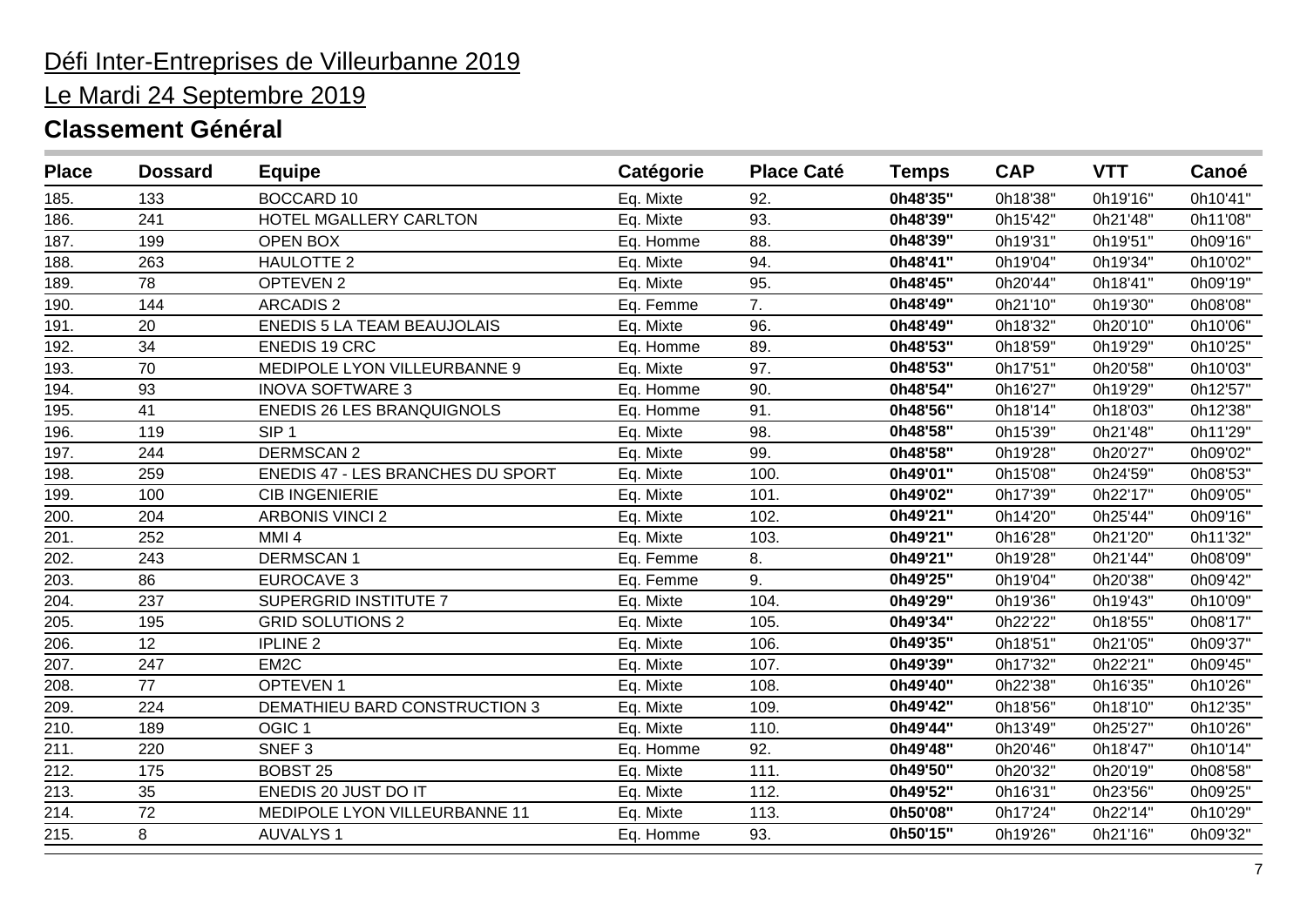# Le Mardi 24 Septembre 2019

| <b>ENEDIS 30 LINKY K</b><br>0h50'23"<br>0h20'26'<br>0h17'09'<br>216.<br>45<br>Eq. Mixte<br>114.<br>0h50'26"<br>69<br>MEDIPOLE LYON VILLEURBANNE 8<br>0h20'26"<br>217.<br>Eq. Mixte<br>115.<br>0h19'28"<br>0h50'26"<br>218.<br>24<br>ENEDIS 9 SCOOBIDOO BIDOOOOOO<br>116.<br>0h21'26"<br>Eq. Mixte<br>0h20'54"<br>219.<br>0h50'27"<br>249<br>MMI <sub>1</sub><br>Eq. Mixte<br>117.<br>0h17'26"<br>0h23'55"<br>MAIRIE VILLEURBANNE 2<br>0h50'29"<br>220.<br>98<br>Eq. Mixte<br>118.<br>0h18'18"<br>0h22'04"<br>221.<br>$\overline{2}$<br>0h50'30"<br>0h20'22"<br><b>ANIKOP 2</b><br>Eq. Mixte<br>119.<br>0h19'34"<br>0h50'43"<br>222.<br>120<br>SIP <sub>2</sub><br>120.<br>0h17'44"<br>0h24'35"<br>Eq. Mixte<br>223.<br><b>SUPERGRID INSTITUTE 5</b><br>0h51'12"<br>229<br>Eq. Mixte<br>121.<br>0h21'09"<br>0h18'29"<br>224.<br>52<br>ENEDIS 37 LA DREAM TEAM<br>122.<br>0h51'17"<br>0h14'18"<br>0h26'57"<br>Eq. Mixte<br>0h51'18"<br>225.<br>153<br><b>BOBST 3</b><br>123.<br>0h18'14"<br>0h25'00"<br>Eq. Mixte<br>0h51'28"<br>226.<br>183<br><b>GROUPE VICAT 2</b><br>Eq. Mixte<br>0h16'44"<br>0h26'01"<br>124.<br>0h51'34"<br>227.<br>182<br><b>GROUPE VICAT 1</b><br>Eq. Mixte<br>125.<br>0h18'42"<br>0h22'10"<br>0h51'48"<br>228.<br>135<br><b>BOCCARD 12</b><br>0h16'44"<br>Eq. Homme<br>94.<br>0h26'35"<br>229.<br>54<br>ENEDIS 39 BO OULLINS 2<br>0h52'09"<br>Eq. Homme<br>95.<br>0h20'22"<br>0h20'27"<br>0h52'14"<br>230.<br>OGIC <sub>2</sub><br>10.<br>190<br>Eq. Femme<br>0h24'25"<br>0h19'19"<br>231.<br>112<br>OMERIS <sub>4</sub><br>0h52'14"<br>126.<br>0h22'27"<br>0h19'37"<br>Eq. Mixte<br>0h52'49"<br>232.<br>184<br>POLE EMPLOI 1<br>127.<br>Eq. Mixte<br>0h22'42"<br>0h18'38"<br>0h53'14"<br>233.<br>103<br>POLYEXPERT 3<br>Eq. Mixte<br>128.<br>0h18'12"<br>0h22'23"<br><b>ENGIE 3</b><br>0h53'17"<br>234.<br>274<br>Eq. Homme<br>96.<br>0h19'22"<br>0h26'14"<br>0h53'18"<br>235.<br><b>SAFRAN LANDING SYSTEMS 1</b><br>234<br>129.<br>0h21'54"<br>0h18'30"<br>Eq. Mixte<br>236.<br>104<br>0h53'22"<br>POLYEXPERT 4<br>Eq. Mixte<br>130.<br>0h19'11"<br>0h25'46"<br>0h53'23"<br>237.<br>9<br><b>AUVALYS 2</b><br>Eq. Mixte<br>131.<br>0h18'21"<br>0h22'48"<br>0h53'28"<br>238.<br>171<br><b>BOBST 21</b><br>132.<br>Eq. Mixte<br>0h15'10"<br>0h27'45"<br>0h53'29"<br>239.<br>170<br><b>BOBST 20</b><br>Eq. Mixte<br>133.<br>0h19'58"<br>0h24'05"<br>PBM <sub>2</sub><br>0h53'49"<br>240.<br>123<br>Eq. Mixte<br>134.<br>0h18'44"<br>0h24'39"<br>241.<br>0h53'52"<br>250<br>MMI <sub>2</sub><br>Eq. Mixte<br>135.<br>0h22'33"<br>0h21'23"<br>0h54'35"<br>242.<br>113<br>OMERIS <sub>5</sub><br>11.<br>0h21'51"<br>0h18'07"<br>Eq. Femme<br>243.<br><b>ANIKOP1</b><br>0h54'36"<br>1<br>Eq. Mixte<br>136.<br>0h20'05"<br>0h24'59" | <b>Place</b> | <b>Dossard</b> | <b>Equipe</b>         | Catégorie | <b>Place Caté</b> | <b>Temps</b> | <b>CAP</b> | <b>VTT</b> | Canoé    |
|-----------------------------------------------------------------------------------------------------------------------------------------------------------------------------------------------------------------------------------------------------------------------------------------------------------------------------------------------------------------------------------------------------------------------------------------------------------------------------------------------------------------------------------------------------------------------------------------------------------------------------------------------------------------------------------------------------------------------------------------------------------------------------------------------------------------------------------------------------------------------------------------------------------------------------------------------------------------------------------------------------------------------------------------------------------------------------------------------------------------------------------------------------------------------------------------------------------------------------------------------------------------------------------------------------------------------------------------------------------------------------------------------------------------------------------------------------------------------------------------------------------------------------------------------------------------------------------------------------------------------------------------------------------------------------------------------------------------------------------------------------------------------------------------------------------------------------------------------------------------------------------------------------------------------------------------------------------------------------------------------------------------------------------------------------------------------------------------------------------------------------------------------------------------------------------------------------------------------------------------------------------------------------------------------------------------------------------------------------------------------------------------------------------------------------------------------------------------------------------------------------------------------------------------------------------------------------------------------------------------------------------------------------------------------------------------------------------------------------------------------------|--------------|----------------|-----------------------|-----------|-------------------|--------------|------------|------------|----------|
|                                                                                                                                                                                                                                                                                                                                                                                                                                                                                                                                                                                                                                                                                                                                                                                                                                                                                                                                                                                                                                                                                                                                                                                                                                                                                                                                                                                                                                                                                                                                                                                                                                                                                                                                                                                                                                                                                                                                                                                                                                                                                                                                                                                                                                                                                                                                                                                                                                                                                                                                                                                                                                                                                                                                                     |              |                |                       |           |                   |              |            |            | 0h12'46" |
|                                                                                                                                                                                                                                                                                                                                                                                                                                                                                                                                                                                                                                                                                                                                                                                                                                                                                                                                                                                                                                                                                                                                                                                                                                                                                                                                                                                                                                                                                                                                                                                                                                                                                                                                                                                                                                                                                                                                                                                                                                                                                                                                                                                                                                                                                                                                                                                                                                                                                                                                                                                                                                                                                                                                                     |              |                |                       |           |                   |              |            |            | 0h10'31" |
|                                                                                                                                                                                                                                                                                                                                                                                                                                                                                                                                                                                                                                                                                                                                                                                                                                                                                                                                                                                                                                                                                                                                                                                                                                                                                                                                                                                                                                                                                                                                                                                                                                                                                                                                                                                                                                                                                                                                                                                                                                                                                                                                                                                                                                                                                                                                                                                                                                                                                                                                                                                                                                                                                                                                                     |              |                |                       |           |                   |              |            |            | 0h08'05" |
|                                                                                                                                                                                                                                                                                                                                                                                                                                                                                                                                                                                                                                                                                                                                                                                                                                                                                                                                                                                                                                                                                                                                                                                                                                                                                                                                                                                                                                                                                                                                                                                                                                                                                                                                                                                                                                                                                                                                                                                                                                                                                                                                                                                                                                                                                                                                                                                                                                                                                                                                                                                                                                                                                                                                                     |              |                |                       |           |                   |              |            |            | 0h09'04" |
|                                                                                                                                                                                                                                                                                                                                                                                                                                                                                                                                                                                                                                                                                                                                                                                                                                                                                                                                                                                                                                                                                                                                                                                                                                                                                                                                                                                                                                                                                                                                                                                                                                                                                                                                                                                                                                                                                                                                                                                                                                                                                                                                                                                                                                                                                                                                                                                                                                                                                                                                                                                                                                                                                                                                                     |              |                |                       |           |                   |              |            |            | 0h10'06" |
|                                                                                                                                                                                                                                                                                                                                                                                                                                                                                                                                                                                                                                                                                                                                                                                                                                                                                                                                                                                                                                                                                                                                                                                                                                                                                                                                                                                                                                                                                                                                                                                                                                                                                                                                                                                                                                                                                                                                                                                                                                                                                                                                                                                                                                                                                                                                                                                                                                                                                                                                                                                                                                                                                                                                                     |              |                |                       |           |                   |              |            |            | 0h10'33" |
|                                                                                                                                                                                                                                                                                                                                                                                                                                                                                                                                                                                                                                                                                                                                                                                                                                                                                                                                                                                                                                                                                                                                                                                                                                                                                                                                                                                                                                                                                                                                                                                                                                                                                                                                                                                                                                                                                                                                                                                                                                                                                                                                                                                                                                                                                                                                                                                                                                                                                                                                                                                                                                                                                                                                                     |              |                |                       |           |                   |              |            |            | 0h08'23" |
|                                                                                                                                                                                                                                                                                                                                                                                                                                                                                                                                                                                                                                                                                                                                                                                                                                                                                                                                                                                                                                                                                                                                                                                                                                                                                                                                                                                                                                                                                                                                                                                                                                                                                                                                                                                                                                                                                                                                                                                                                                                                                                                                                                                                                                                                                                                                                                                                                                                                                                                                                                                                                                                                                                                                                     |              |                |                       |           |                   |              |            |            | 0h11'33" |
|                                                                                                                                                                                                                                                                                                                                                                                                                                                                                                                                                                                                                                                                                                                                                                                                                                                                                                                                                                                                                                                                                                                                                                                                                                                                                                                                                                                                                                                                                                                                                                                                                                                                                                                                                                                                                                                                                                                                                                                                                                                                                                                                                                                                                                                                                                                                                                                                                                                                                                                                                                                                                                                                                                                                                     |              |                |                       |           |                   |              |            |            | 0h10'02" |
|                                                                                                                                                                                                                                                                                                                                                                                                                                                                                                                                                                                                                                                                                                                                                                                                                                                                                                                                                                                                                                                                                                                                                                                                                                                                                                                                                                                                                                                                                                                                                                                                                                                                                                                                                                                                                                                                                                                                                                                                                                                                                                                                                                                                                                                                                                                                                                                                                                                                                                                                                                                                                                                                                                                                                     |              |                |                       |           |                   |              |            |            | 0h08'03" |
|                                                                                                                                                                                                                                                                                                                                                                                                                                                                                                                                                                                                                                                                                                                                                                                                                                                                                                                                                                                                                                                                                                                                                                                                                                                                                                                                                                                                                                                                                                                                                                                                                                                                                                                                                                                                                                                                                                                                                                                                                                                                                                                                                                                                                                                                                                                                                                                                                                                                                                                                                                                                                                                                                                                                                     |              |                |                       |           |                   |              |            |            | 0h08'43" |
|                                                                                                                                                                                                                                                                                                                                                                                                                                                                                                                                                                                                                                                                                                                                                                                                                                                                                                                                                                                                                                                                                                                                                                                                                                                                                                                                                                                                                                                                                                                                                                                                                                                                                                                                                                                                                                                                                                                                                                                                                                                                                                                                                                                                                                                                                                                                                                                                                                                                                                                                                                                                                                                                                                                                                     |              |                |                       |           |                   |              |            |            | 0h10'41" |
|                                                                                                                                                                                                                                                                                                                                                                                                                                                                                                                                                                                                                                                                                                                                                                                                                                                                                                                                                                                                                                                                                                                                                                                                                                                                                                                                                                                                                                                                                                                                                                                                                                                                                                                                                                                                                                                                                                                                                                                                                                                                                                                                                                                                                                                                                                                                                                                                                                                                                                                                                                                                                                                                                                                                                     |              |                |                       |           |                   |              |            |            | 0h08'28" |
|                                                                                                                                                                                                                                                                                                                                                                                                                                                                                                                                                                                                                                                                                                                                                                                                                                                                                                                                                                                                                                                                                                                                                                                                                                                                                                                                                                                                                                                                                                                                                                                                                                                                                                                                                                                                                                                                                                                                                                                                                                                                                                                                                                                                                                                                                                                                                                                                                                                                                                                                                                                                                                                                                                                                                     |              |                |                       |           |                   |              |            |            | 0h11'19" |
|                                                                                                                                                                                                                                                                                                                                                                                                                                                                                                                                                                                                                                                                                                                                                                                                                                                                                                                                                                                                                                                                                                                                                                                                                                                                                                                                                                                                                                                                                                                                                                                                                                                                                                                                                                                                                                                                                                                                                                                                                                                                                                                                                                                                                                                                                                                                                                                                                                                                                                                                                                                                                                                                                                                                                     |              |                |                       |           |                   |              |            |            | 0h08'29" |
|                                                                                                                                                                                                                                                                                                                                                                                                                                                                                                                                                                                                                                                                                                                                                                                                                                                                                                                                                                                                                                                                                                                                                                                                                                                                                                                                                                                                                                                                                                                                                                                                                                                                                                                                                                                                                                                                                                                                                                                                                                                                                                                                                                                                                                                                                                                                                                                                                                                                                                                                                                                                                                                                                                                                                     |              |                |                       |           |                   |              |            |            | 0h10'09" |
|                                                                                                                                                                                                                                                                                                                                                                                                                                                                                                                                                                                                                                                                                                                                                                                                                                                                                                                                                                                                                                                                                                                                                                                                                                                                                                                                                                                                                                                                                                                                                                                                                                                                                                                                                                                                                                                                                                                                                                                                                                                                                                                                                                                                                                                                                                                                                                                                                                                                                                                                                                                                                                                                                                                                                     |              |                |                       |           |                   |              |            |            | 0h11'28" |
|                                                                                                                                                                                                                                                                                                                                                                                                                                                                                                                                                                                                                                                                                                                                                                                                                                                                                                                                                                                                                                                                                                                                                                                                                                                                                                                                                                                                                                                                                                                                                                                                                                                                                                                                                                                                                                                                                                                                                                                                                                                                                                                                                                                                                                                                                                                                                                                                                                                                                                                                                                                                                                                                                                                                                     |              |                |                       |           |                   |              |            |            | 0h12'37" |
|                                                                                                                                                                                                                                                                                                                                                                                                                                                                                                                                                                                                                                                                                                                                                                                                                                                                                                                                                                                                                                                                                                                                                                                                                                                                                                                                                                                                                                                                                                                                                                                                                                                                                                                                                                                                                                                                                                                                                                                                                                                                                                                                                                                                                                                                                                                                                                                                                                                                                                                                                                                                                                                                                                                                                     |              |                |                       |           |                   |              |            |            | 0h07'40" |
|                                                                                                                                                                                                                                                                                                                                                                                                                                                                                                                                                                                                                                                                                                                                                                                                                                                                                                                                                                                                                                                                                                                                                                                                                                                                                                                                                                                                                                                                                                                                                                                                                                                                                                                                                                                                                                                                                                                                                                                                                                                                                                                                                                                                                                                                                                                                                                                                                                                                                                                                                                                                                                                                                                                                                     |              |                |                       |           |                   |              |            |            | 0h12'53" |
|                                                                                                                                                                                                                                                                                                                                                                                                                                                                                                                                                                                                                                                                                                                                                                                                                                                                                                                                                                                                                                                                                                                                                                                                                                                                                                                                                                                                                                                                                                                                                                                                                                                                                                                                                                                                                                                                                                                                                                                                                                                                                                                                                                                                                                                                                                                                                                                                                                                                                                                                                                                                                                                                                                                                                     |              |                |                       |           |                   |              |            |            | 0h08'24" |
|                                                                                                                                                                                                                                                                                                                                                                                                                                                                                                                                                                                                                                                                                                                                                                                                                                                                                                                                                                                                                                                                                                                                                                                                                                                                                                                                                                                                                                                                                                                                                                                                                                                                                                                                                                                                                                                                                                                                                                                                                                                                                                                                                                                                                                                                                                                                                                                                                                                                                                                                                                                                                                                                                                                                                     |              |                |                       |           |                   |              |            |            | 0h12'12" |
|                                                                                                                                                                                                                                                                                                                                                                                                                                                                                                                                                                                                                                                                                                                                                                                                                                                                                                                                                                                                                                                                                                                                                                                                                                                                                                                                                                                                                                                                                                                                                                                                                                                                                                                                                                                                                                                                                                                                                                                                                                                                                                                                                                                                                                                                                                                                                                                                                                                                                                                                                                                                                                                                                                                                                     |              |                |                       |           |                   |              |            |            | 0h10'32" |
|                                                                                                                                                                                                                                                                                                                                                                                                                                                                                                                                                                                                                                                                                                                                                                                                                                                                                                                                                                                                                                                                                                                                                                                                                                                                                                                                                                                                                                                                                                                                                                                                                                                                                                                                                                                                                                                                                                                                                                                                                                                                                                                                                                                                                                                                                                                                                                                                                                                                                                                                                                                                                                                                                                                                                     |              |                |                       |           |                   |              |            |            | 0h09'25" |
|                                                                                                                                                                                                                                                                                                                                                                                                                                                                                                                                                                                                                                                                                                                                                                                                                                                                                                                                                                                                                                                                                                                                                                                                                                                                                                                                                                                                                                                                                                                                                                                                                                                                                                                                                                                                                                                                                                                                                                                                                                                                                                                                                                                                                                                                                                                                                                                                                                                                                                                                                                                                                                                                                                                                                     |              |                |                       |           |                   |              |            |            | 0h10'25" |
|                                                                                                                                                                                                                                                                                                                                                                                                                                                                                                                                                                                                                                                                                                                                                                                                                                                                                                                                                                                                                                                                                                                                                                                                                                                                                                                                                                                                                                                                                                                                                                                                                                                                                                                                                                                                                                                                                                                                                                                                                                                                                                                                                                                                                                                                                                                                                                                                                                                                                                                                                                                                                                                                                                                                                     |              |                |                       |           |                   |              |            |            | 0h09'55" |
|                                                                                                                                                                                                                                                                                                                                                                                                                                                                                                                                                                                                                                                                                                                                                                                                                                                                                                                                                                                                                                                                                                                                                                                                                                                                                                                                                                                                                                                                                                                                                                                                                                                                                                                                                                                                                                                                                                                                                                                                                                                                                                                                                                                                                                                                                                                                                                                                                                                                                                                                                                                                                                                                                                                                                     |              |                |                       |           |                   |              |            |            | 0h14'36" |
|                                                                                                                                                                                                                                                                                                                                                                                                                                                                                                                                                                                                                                                                                                                                                                                                                                                                                                                                                                                                                                                                                                                                                                                                                                                                                                                                                                                                                                                                                                                                                                                                                                                                                                                                                                                                                                                                                                                                                                                                                                                                                                                                                                                                                                                                                                                                                                                                                                                                                                                                                                                                                                                                                                                                                     |              |                |                       |           |                   |              |            |            | 0h09'32" |
|                                                                                                                                                                                                                                                                                                                                                                                                                                                                                                                                                                                                                                                                                                                                                                                                                                                                                                                                                                                                                                                                                                                                                                                                                                                                                                                                                                                                                                                                                                                                                                                                                                                                                                                                                                                                                                                                                                                                                                                                                                                                                                                                                                                                                                                                                                                                                                                                                                                                                                                                                                                                                                                                                                                                                     | 244.         | 115            | MAIRIE VAULT EN VELIN | Eq. Mixte | 137.              | 0h54'45"     | 0h19'15"   | 0h21'53"   | 0h13'35" |
| <b>ENEDIS 4 LES CALADOIS</b><br>0h55'17"<br>0h27'30"<br>245.<br>19<br>Eq. Mixte<br>138.<br>0h18'59"                                                                                                                                                                                                                                                                                                                                                                                                                                                                                                                                                                                                                                                                                                                                                                                                                                                                                                                                                                                                                                                                                                                                                                                                                                                                                                                                                                                                                                                                                                                                                                                                                                                                                                                                                                                                                                                                                                                                                                                                                                                                                                                                                                                                                                                                                                                                                                                                                                                                                                                                                                                                                                                 |              |                |                       |           |                   |              |            |            | 0h08'47" |
| 0h56'16"<br>246.<br>268<br>ORFIS <sub>4</sub><br>12.<br>Eq. Femme<br>0h21'40"<br>0h21'48"                                                                                                                                                                                                                                                                                                                                                                                                                                                                                                                                                                                                                                                                                                                                                                                                                                                                                                                                                                                                                                                                                                                                                                                                                                                                                                                                                                                                                                                                                                                                                                                                                                                                                                                                                                                                                                                                                                                                                                                                                                                                                                                                                                                                                                                                                                                                                                                                                                                                                                                                                                                                                                                           |              |                |                       |           |                   |              |            |            | 0h12'47" |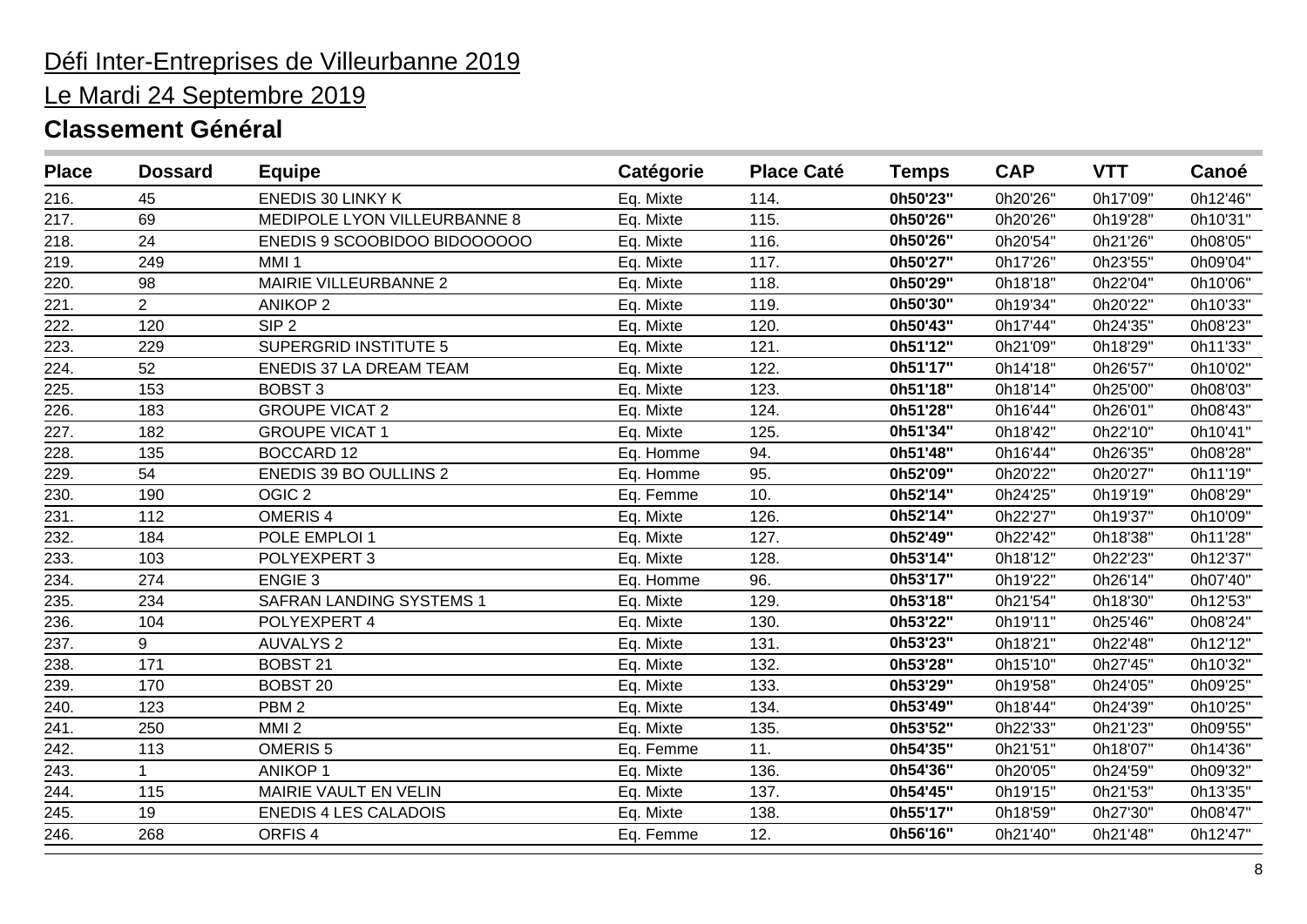### Le Mardi 24 Septembre 2019

### **Classement Général**

| <b>Place</b> | <b>Dossard</b> | <b>Equipe</b>                | Catégorie | <b>Place Caté</b> | <b>Temps</b> | <b>CAP</b> | <b>VTT</b> | Canoé    |
|--------------|----------------|------------------------------|-----------|-------------------|--------------|------------|------------|----------|
| 247.         | 79             | OPTEVEN 3                    | Eq. Mixte | 139.              | 0h56'18"     | 0h21'05"   | 0h24'58"   | 0h10'14" |
| 248.         | 193            | NOVOTEL LYON CONFLUENCE 2    | Eq. Mixte | 140.              | 0h56'21"     | 0h20'56"   | 0h24'51"   | 0h10'33" |
| 249.         | 65             | MEDIPOLE LYON VILLEURBANNE 4 | Eq. Mixte | 141.              | 0h56'37"     | 0h18'47"   | 0h27'55"   | 0h09'54" |
| 250.         | 106            | POLYEXPERT 6                 | Eq. Mixte | 142.              | 0h56'39"     | 0h20'15"   | 0h25'08"   | 0h11'15" |
| 251.         | 23             | <b>ENEDIS 8 PKPK</b>         | Eq. Mixte | 143.              | 0h56'59"     | 0h20'25"   | 0h23'17"   | 0h13'16" |
| 252.         | 91             | <b>INOVA SOFTWARE 1</b>      | Eq. Femme | 13.               | 0h57'10"     | 0h22'08"   | 0h26'11"   | 0h08'51" |
| 253.         | 114            | OMERIS <sub>6</sub>          | Eq. Mixte | 144.              | 0h57'53"     | 0h26'31"   | 0h18'21"   | 0h13'00" |
| 254.         | 178            | <b>GEVIL</b>                 | Eq. Mixte | 145.              | 0h57'59"     | 0h18'52"   | 0h27'40"   | 0h11'26" |
| 255.         | 27             | <b>ENEDIS12</b>              | Eq. Homme | 97.               | 0h58'20"     | 0h15'49"   | 0h31'04"   | 0h11'27" |
| 256.         | 66             | MEDIPOLE LYON VILLEURBANNE 5 | Eq. Mixte | 146.              | 0h59'26"     | 0h23'47"   | 0h25'57"   | 0h09'41" |
| 257.         | 192            | NOVOTEL LYON CONFLUENCE 1    | Eq. Mixte | 147.              | 0h59'30"     | 0h20'56"   | 0h24'23"   | 0h14'10" |
| 258.         | 257            | <b>NGE FONDATIONS 2</b>      | Eq. Mixte | 148.              | 0h59'33"     | 0h24'14"   | 0h24'21"   | 0h10'58" |
| 259.         | 116            | MERCURE PLAZA REPUBLIQUE     | Eq. Mixte | 149.              | 0h59'41"     | 0h16'25"   | 0h31'06"   | 0h12'10" |
| 260.         | 269            | ORFIS <sub>5</sub>           | Eq. Mixte | 150.              | 0h59'49"     | 0h24'28"   | 0h22'42"   | 0h12'38" |
| 261.         | 267            | ORFIS <sub>3</sub>           | Eq. Mixte | 151.              | 1h00'12"     | 0h26'08"   | 0h23'09"   | 0h10'54" |
| 262.         | 214            | CITINEA 9                    | Eq. Femme | 14.               | 1h00'12"     | 0h18'28"   | 0h32'23"   | 0h09'20" |
| 263.         | 109            | <b>OMERIS1</b>               | Eq. Mixte | 152.              | 1h00'22"     | 0h23'03"   | 0h28'41"   | 0h08'37" |
| 264.         | 111            | <b>OMERIS3</b>               | Eq. Mixte | 153.              | 1h04'00"     | 0h30'15"   | 0h18'14"   | 0h15'30" |
| 265.         | 240            | THYSSENKRUPP 1               | Eq. Femme | 15.               | 1h04'09"     | 0h24'05"   | 0h25'02"   | 0h15'01" |
| 266.         | 62             | MEDIPOLE LYON VILLEURBANNE 1 | Eq. Femme | 16.               | 1h11'38"     | 0h31'15"   | 0h29'21"   | 0h11'01" |

Nombre d'inscrits: 266